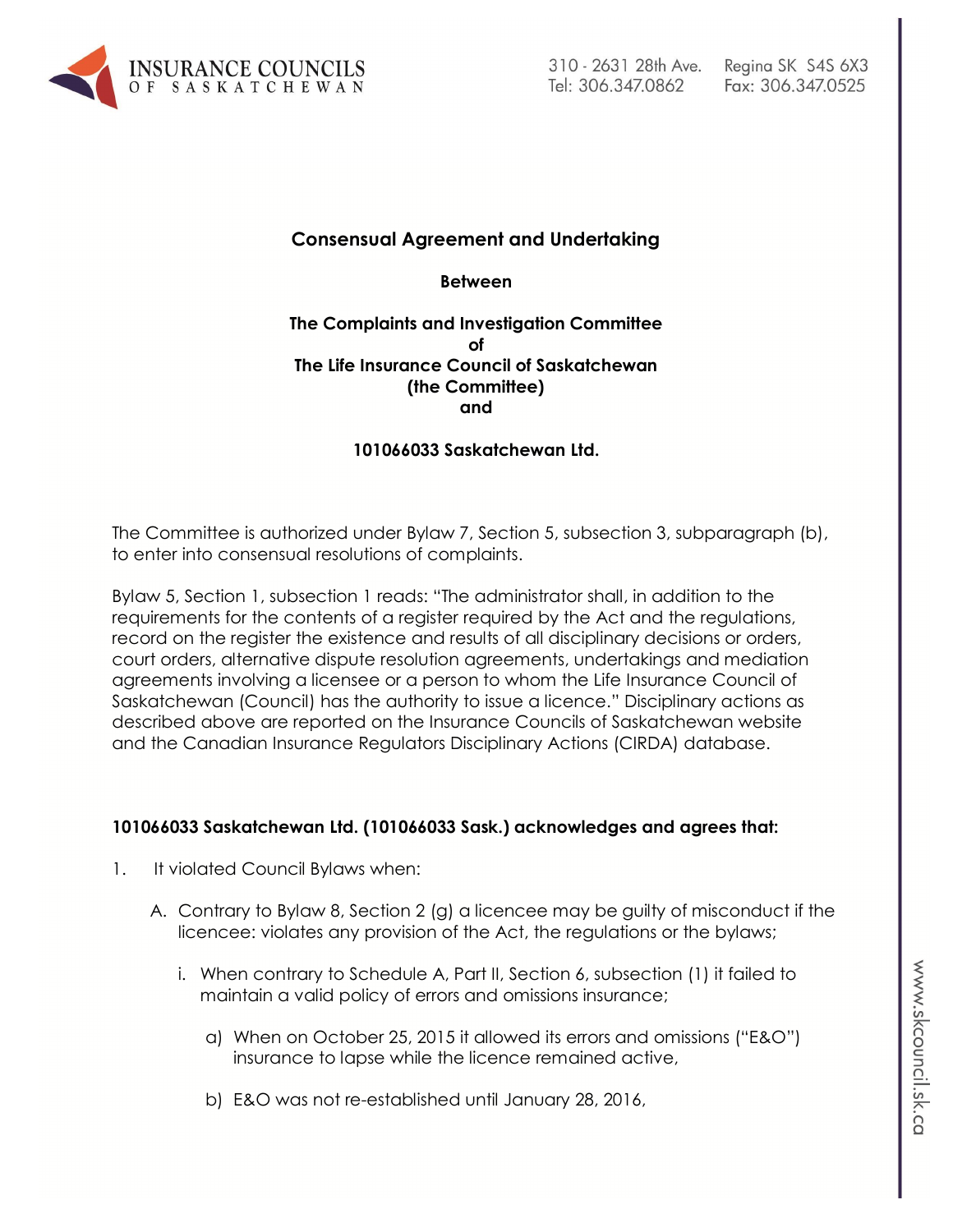- c) 101066033 Sask. was without E&O coverage for 95 days; and
- ii. When contrary to Bylaw 2, Section 1, subsection (4) (d) it failed to immediately notify Council of cancellation or non-renewal of its errors and omissions insurance.
- 2. Its rights to appear before a Discipline Committee of Council have been explained to it and it fully understands it's rights and/or obligations under Council Bylaw 10;
- 3. It waives its rights to appear before a Discipline Committee and undertakes not to exercise any appeal rights it may have under Council Bylaw 10, Section 3 or *The Saskatchewan Insurance Act,* (the Act) as it relates to matters set out in this Consensual Agreement and Undertaking (Agreement).
- 4. This Agreement does not preclude Council from pursuing any other investigation against 101066033 Sask. for activities not identified in this Agreement that may be in violation of Council Bylaws or the Act.
- 5. 101066033 Sask. has been advised by the Committee that it is in its interests to obtain independent legal advice before entering into this Agreement.
	- a. 101066033 Sask. has obtained such independent legal advice and is satisfied with the same, prior to executing this Agreement, or
	- b. 101066033 Sask. has willingly chosen not to obtain such advice prior to executing this Agreement.
- 6. 101066033 Sask. hereby affirms that it has read and understood the terms of this Agreement, and is signing it voluntarily and of its own free will.

## **101066033 Sask., having waived its rights, undertakes to:**

- 1. Pay a fine in the amount of \$368.00; and
- 2. Reimburse Council's investigation costs in the amount of \$440.00.
- 3. 101066033 Sask. will pay all fines and investigative costs within 30 days of receipt of this Agreement.
- 4. 101066033 Sask. will ensure E&O insurance is in place while 101066033 Sask. continues to hold an insurance licence.